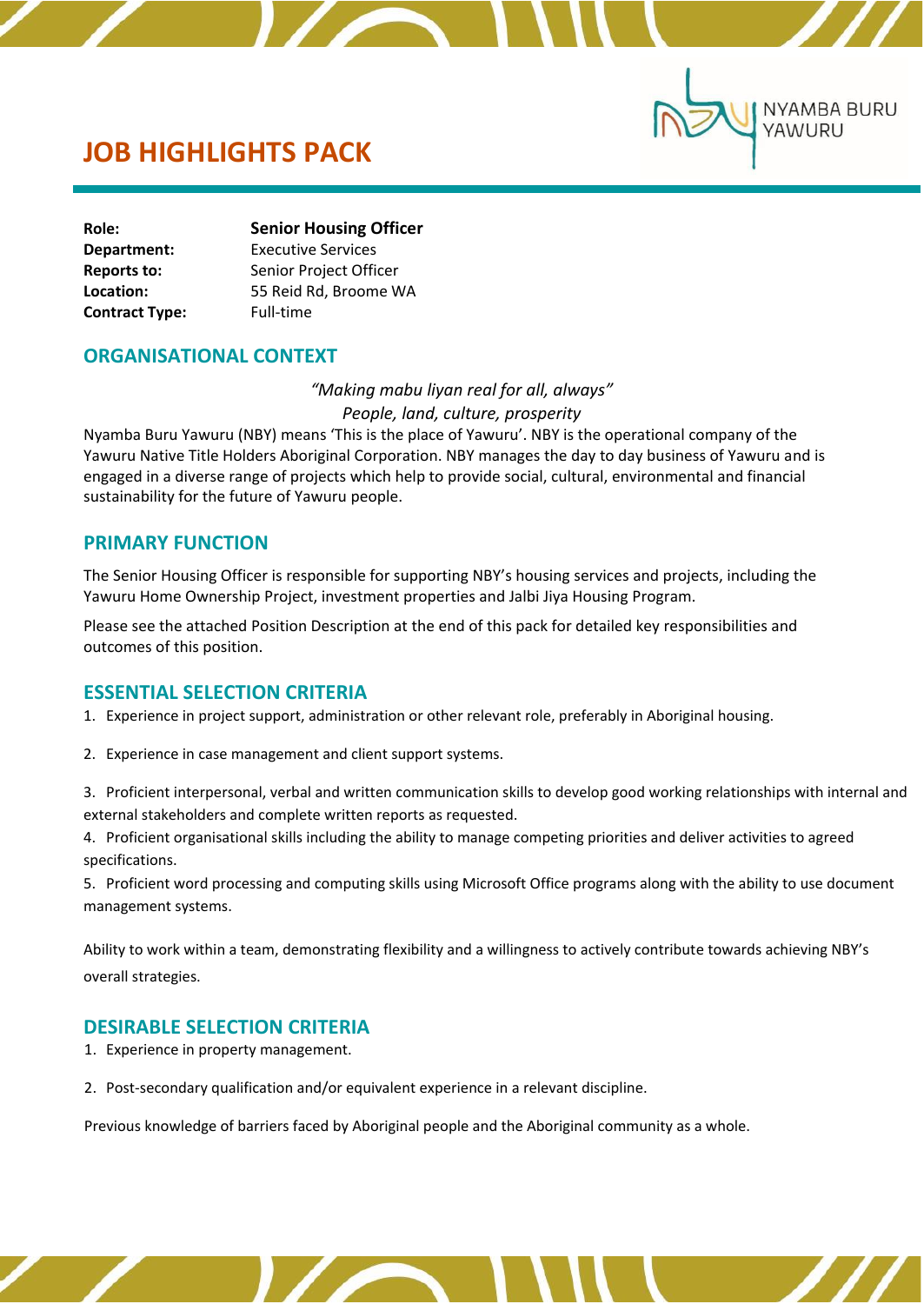

# **BENEFITS OF WORKING FOR NYAMBA BURU YAWURU**



### **BENEFITS:**

Salary:

Attractive Salary Package plus 10% Superannuation

#### Salary Packaging

As a registered Charitable Institution organisation, NBY employees are currently able to salary package up to \$15,899 per annum. Benefits such as Superannuation, Rent / Mortgage payments, credit card or loan payments and others are available to employees to package, which has taxation benefits to the employee.

As Broome is considered a Remote Area for Salary Packaging purposes, additional housing benefits may apply. For further information on salary sacrificing arrangements within the not-for-profit sector, you may refer to AccessPay website [accesspay.com.au/salary-packaging.](https://accesspay.com.au/salary-packaging/)

### Relocation Benefits:

Relocation benefits are offered for the removal of the successful applicant's furniture and belongings from their place of residence to Broome.

#### Leave:

4 weeks Annual Leave, 10 days Personal Leave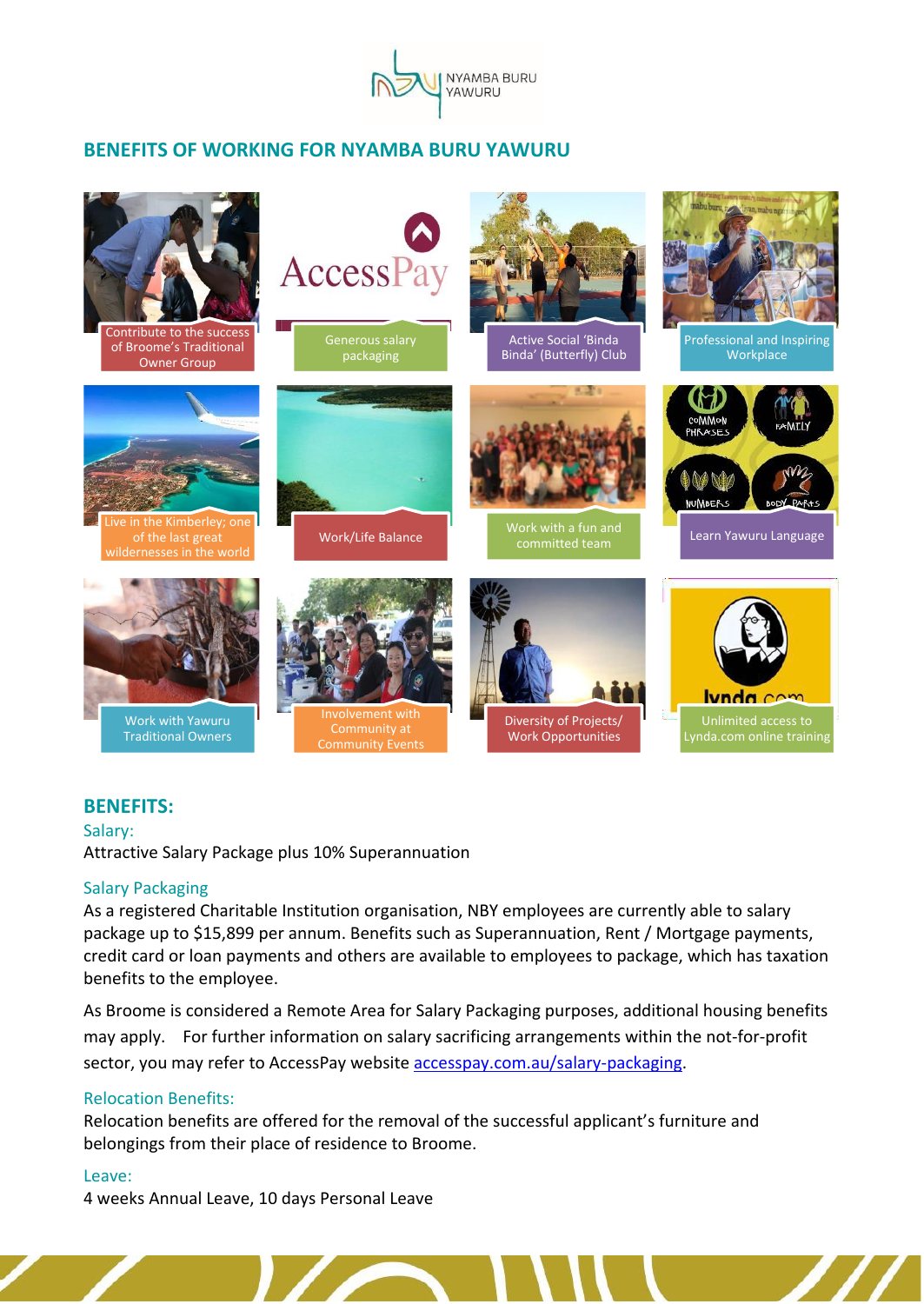

# **LOCATION**

Our office is located in Broome in the Kimberley region of Western Australia. Known for its' pearling history and tourism, Broome is a culturally diverse town, with a tropical climate and stunningly beautiful surrounds.

The permanent population is estimated at 15,857, growing to over 45,000 during the tourist season (May – October).

For more information:

<http://www.yawuru.org.au/>

<http://www.lonelyplanet.com/australia/western-australia/broome>

<http://www.visitbroome.com.au/>

<http://www.australia.com/en/places/broome.html>

# **APPLICATION PROCESS**

Applications should be sent electronically to [recruitment@yawuru.org.au](mailto:recruitment@yawuru.org.au) and addressed to:

Manager HR and OD Nyamba Buru Yawuru PO Box 425 Broome, WA 6725

Should you require further information relating to this position or process, we welcome your call on (08) 9192 9604.



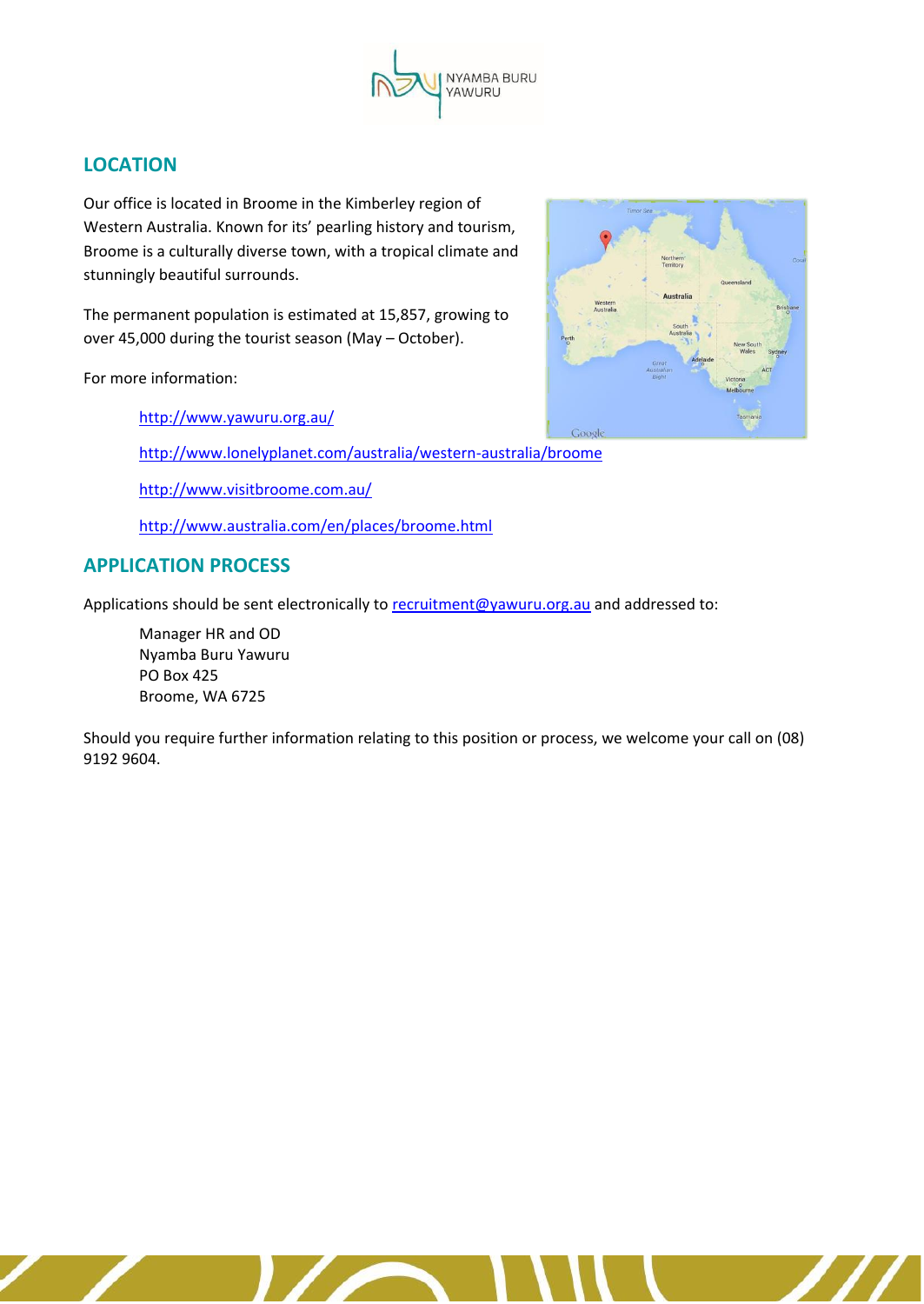

| <b>POSITION</b>               | <b>LOCATION</b>                  | <b>REPORTING RELATIONSHIP</b>                |
|-------------------------------|----------------------------------|----------------------------------------------|
| <b>Senior Housing Officer</b> | <b>Broome, Western Australia</b> | <b>Reports to the Senior Project Officer</b> |
| <b>ORGANISATIONAL CONTEXT</b> |                                  |                                              |

### *"Making mabu liyan real for all, always" People, land, culture, prosperity*

Nyamba Buru Yawuru (NBY) means 'This is the place of Yawuru'. NBY is the operational company of the Yawuru Native Title Holders Aboriginal Corporation. NBY manages the day to day business of Yawuru and is engaged in a diverse range of projects which helps to provide social, cultural, environmental and financial sustainability for the future of Yawuru people.

#### **PRIMARY FUNCTION**

The Senior Housing Officer is responsible for supporting NBY's housing services and projects, including the Yawuru Home Ownership Project, investment properties and Jalbi Jiya Housing Program.

| LINE MANAGEMENT RESPONSIBILITIES | <b>COMMUNICATIONS AND ENGAGEMENT RESPONSIBILITIES</b>                                                                                                                                                                                                               |
|----------------------------------|---------------------------------------------------------------------------------------------------------------------------------------------------------------------------------------------------------------------------------------------------------------------|
| Nil                              | Senior Project Officer<br>Chief Business Development Officer (CBDO)<br>Chief Financial Officer (CFO)<br>Foundation Housing Limited (FHL)<br>North West Aboriginal Housing Fund (NWAHF)<br>Internal NBY Colleagues<br>NBY program participants and community members |

#### **KEY RESPONSIBILITIES**

#### **PROGRAM ADMINISTRATION**

- Provide case management and work collaboratively with tenants in the Jalbi Jiya Housing Program to transition to home ownership.
- Work collaboratively with NBY and key stakeholders, including the North-West Aboriginal Housing Fund (NWAHF) and Foundation Housing Ltd (FHL).
- Offer direction and instruction to FHL to best deliver services and ensure tenancies are managed in line with NBY direction and values.
- Develop and maintain administrative systems to support NBY's Jalbi Jiya housing services.
- Adhere to all reporting and compliance requirements as per the Jalbi Jiya Head Agreement and Management Plan.
- Assist with development of annual work programs to meet KPIs.
- Monitor and report on property compliance as well as tenant and property finances.
- Ensure noted maintenance (including annual cyclical maintenance is completed).
- Ensure reliable, timely communication with program participants and other stakeholders, by handling phone-calls, organising meetings as required.
- Assist in coordinating advertising and media publications associated with the housing programs.
- Manage the tenancy for NBY investment properties.
- Provide high level service to staff, clients, visitors and other service users in line with NBY's vision, mission and values.
- Ensure timely and efficient tenancy management, property maintenance, in accordance with maintenance plans, budgets and requests from tenants located in investment properties.
- Liaise with YHOP co-owners to provide support and compliance with agreements.
- Draft correspondence, policies and reports, as directed.
- Ensure invoices, purchase orders and accounts are generated and processed in line with NBY's financial policies and processes.
- Ensure records are systematically managed in accordance with relevant NBY policies and processes.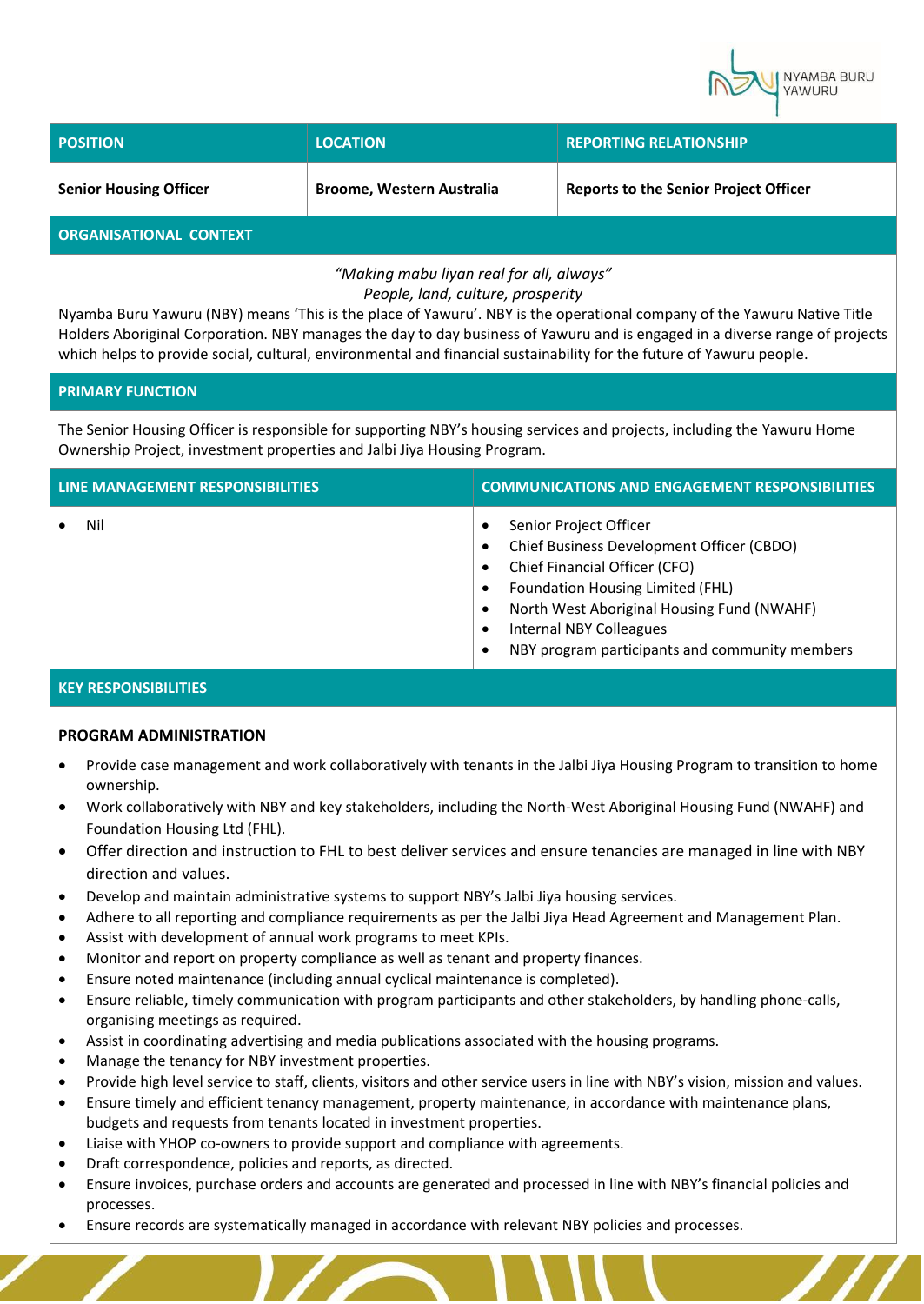

• Assist clients/participants and community members with completing or interpreting documents.

#### **INDIVIDUAL COMMITMENT**

- Actively embrace and integrate NBY's vision, mission and values into the role, and model appropriate behaviours
- Work collaboratively with management and staff across the business in support of NBY's strategic objectives
- Maintain a professional approach in the workplace
- Conform to NBY's conditions of employment, code of conduct, and organisational policies and procedures
- Adhere to relevant legislative requirements
- Continuously identify and implement opportunities for improvement

#### **KEY OUTCOMES OF THIS POSITION**

#### **YAWURU HOUSING**

- Holistic, innovative, integrated housing services are delivered to agreed specifications for time, cost and scope, in alignment with the Jalbi Jiya Head Agreement and Management Plan.
- Mutually beneficial partnerships are established and maintained with internal and external stakeholders enabling optimal outcomes for the Yawuru and broader Aboriginal community.

#### **PROGRAM ADMINISTRATION**

- Tenancy management is provided and dealt with in a professional and compliant manner.
- Program and financial records are managed efficiently in line with NBY policies, procedures and processes.
- Positive rapport and effective working relationships have been developed with internal and external stakeholders, internal staff and community members.

#### **INDIVIDUAL COMMITMENT**

- NBY's vision, mission and values are incorporated into all activities, and appropriate behaviours are role modelled in line with organisational policies.
- All activities are subject to a demonstrated cycle of continuous improvement.

#### **ESSENTIAL QUALIFICATIONS, KNOWLEDGE, SKILLS AND ATTRIBUTES**

- 6. Experience in project support, administration or other relevant role, preferably in Aboriginal housing.
- 7. Experience in case management and client support systems.
- 8. Proficient interpersonal, verbal and written communication skills to develop good working relationships with internal and external stakeholders and complete written reports as requested.
- 9. Proficient organisational skills including the ability to manage competing priorities and deliver activities to agreed specifications.
- 10. Proficient word processing and computing skills using Microsoft Office programs along with the ability to use document management systems.
- 11. Ability to work within a team, demonstrating flexibility and a willingness to actively contribute towards achieving NBY's overall strategies.

#### **DESIRABLE QUALIFICATIONS, KNOWLEDGE, SKILLS**

- 3. Experience in property management.
- 4. Post-secondary qualification and/or equivalent experience in a relevant discipline.
- 5. Previous knowledge of barriers faced by Aboriginal people and the Aboriginal community as a whole.

#### **PRE-EMPLOYMENT REQUIREMENTS**

- 1. Current 'C' Class driver's licence
- 2. National police clearance
- 3. Current COVID Vaccination Certificate